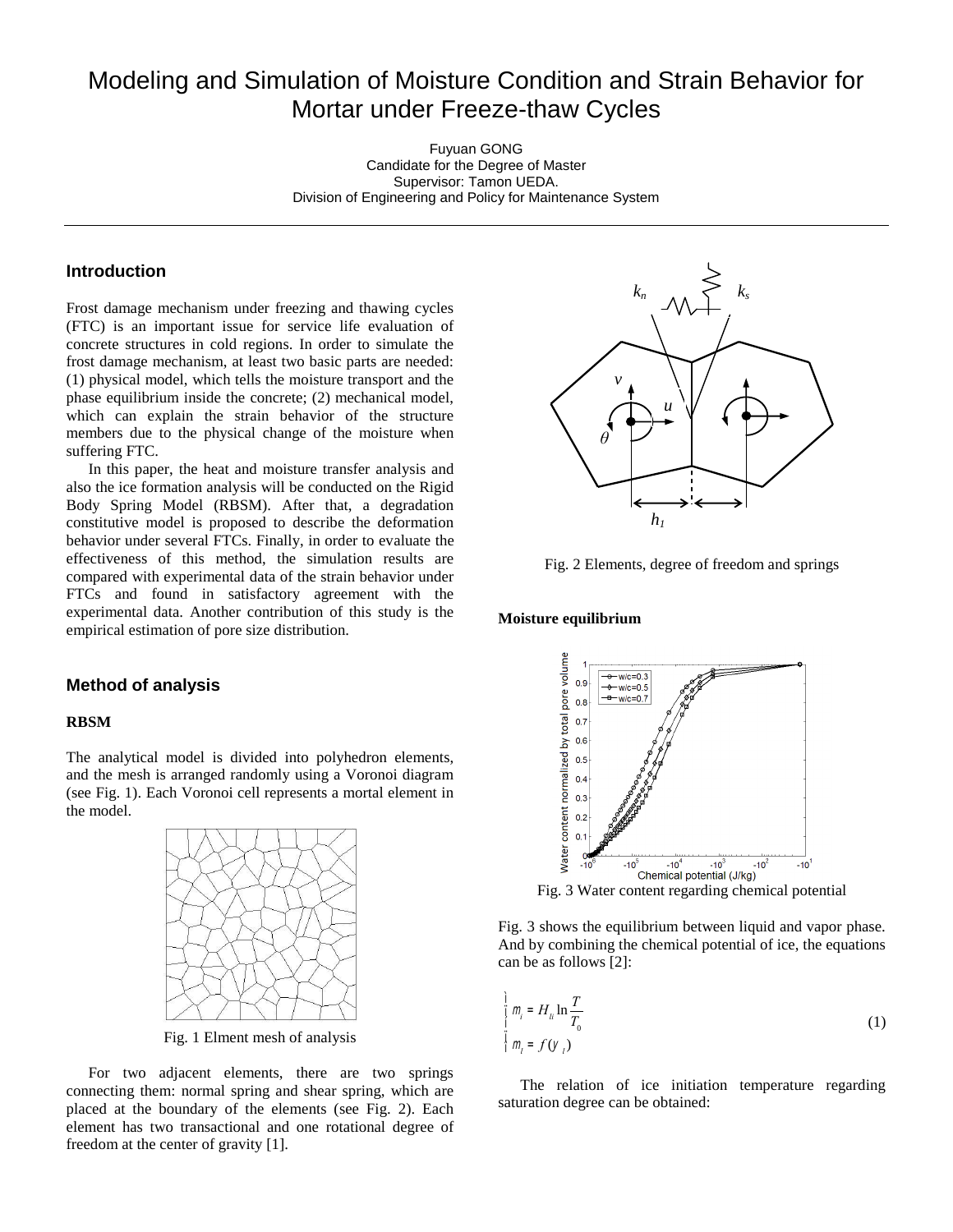$$
T_{\text{ini}} = T_0 \times \exp(\frac{f(S_r)}{H_{\text{li}}})
$$
\n(2)

The ice content depending on local saturation degree and temperature will become clear as follows:

$$
y_i = S_r - f^{-1}(H_{li} \ln \frac{T}{T_0})
$$
\n(3)

#### **Mechanical model**

The constitutive law for ice system can be assumed as a linear relation:



Fig. 4 Stress-strain curve of ice

The strain-stress curve of pore wall can be assumed as in Fig. 5, the vertical axis after each cycle will shift to guarantee that the new loading curve will pass the origin point.



Fig. 5 Stress-strain curve of pore wall

# **Results and discussions**

The ice initiation temperature for different w/c ratio and different saturation degree can be shown in Fig. 6. Since the liquid water will always occupy the smallest pore first, so for lower saturation degree, the more big pores will be empty. And also since the freezing point of smaller pores is lower, lower saturation degree always means lower ice initiation temperature.



The calculated strain using the constitutive laws (Fig. 4 and Fig. 5) is compared with the experiment results, as shown in Fig. 7.



Fig. 7 Comparizion between simulation and experiement results

It can be seen that the simulation results for 5 FTCs are in satisfactory agreement with the experimental results.

Another contribution in this paper is that, by using the water adsorption isotherm and the thermodynamic analysis of liquid-vapor equilibrium, an empirical estimation of pore size distribution can be quantitatively obtained (Fig. 8). These empirical curves can provide a reliable pore size distribution for the concrete durability-related problem conviniently, especially for the numerical analysis.



Fig. 8 Calculated cumulated pore size distribution